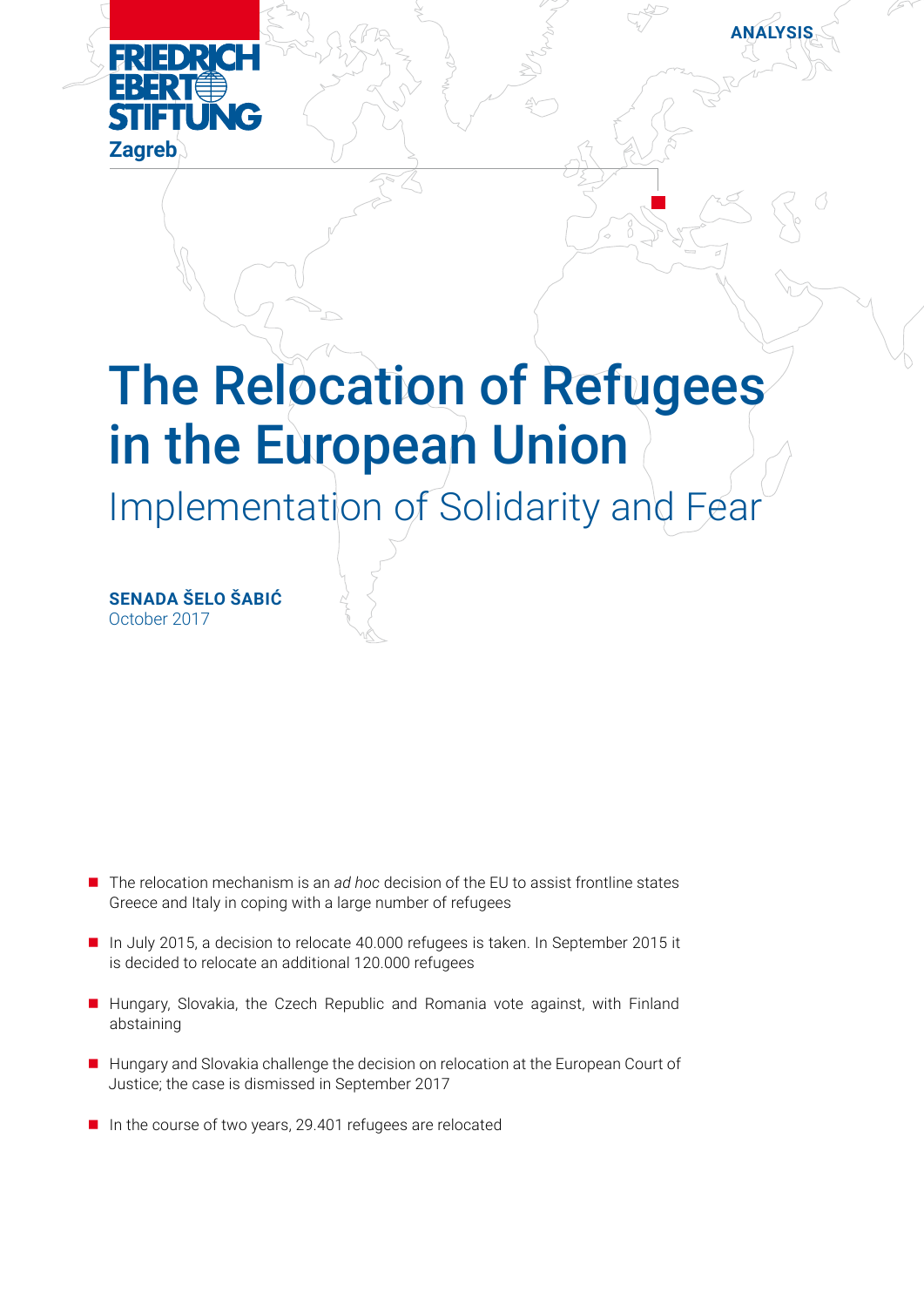**Zagreb** 

### **Timeline**

|                 | 20 April 2015 $\oint$ EU foreign ministers meet in Luxembourg and approve an ad hoc 10-point plan to<br>prevent future deadly disasters at sea, confront human traffickers and organize<br>emergency relocation between Member States (MSs) on a voluntary basis                           |  |  |  |
|-----------------|--------------------------------------------------------------------------------------------------------------------------------------------------------------------------------------------------------------------------------------------------------------------------------------------|--|--|--|
|                 | 23 April 2015 $\frac{1}{2}$ A special summit of EU leaders is held in Brussels to address migration and stop<br>tragedies in the Mediterranean                                                                                                                                             |  |  |  |
|                 | 29 April 2015 $\frac{1}{2}$ Resolution of the European Parliament is passed, calling on EU Member<br>States to adequately address migration via the Mediterranean and fulfill their<br>responsibility and solidarity towards frontline MSs that receive the highest<br>numbers of refugees |  |  |  |
|                 | 13 May 2015 • European Commission (EC) delivers A European Agenda on Migration, COM (2015)<br>240, and a Draft Amending Budget No 5 to the General Budget 2015, Responding<br>to Migratory Pressures, COM (2015) 241                                                                       |  |  |  |
|                 | 22 June 2015 ↓ EU Naval Force (EU NAVFOR) Operation Sophia is launched as part of the EU's<br>approach to manage irregular migration and disrupt traffickers and smugglers'<br>networks                                                                                                    |  |  |  |
|                 | 26 June 2015 & EU Member States agree to relocate 40.000 refugees from Italy and Greece;<br>distribution quotas are not yet agreed                                                                                                                                                         |  |  |  |
|                 | 10 August 2015 $\frac{1}{2}$ The EU approves a EUR 2.4 billion budget over 6 years to assist EU countries with<br>the largest number of refugees <sup>1</sup>                                                                                                                              |  |  |  |
|                 | 22 September 2015 $\oint$ The Council agrees to relocate an additional 120.000 refugees; details for<br>relocation to be worked out                                                                                                                                                        |  |  |  |
|                 | 9 October 2015 $\oint$ The first hotspot center opens in Lampedusa, Italy                                                                                                                                                                                                                  |  |  |  |
|                 | 15 October 2015 $\frac{1}{2}$ EU-Turkey joint action plan is agreed                                                                                                                                                                                                                        |  |  |  |
|                 | 16 October 2015 The first Greek hotspot center opens on Lesbos, Greece                                                                                                                                                                                                                     |  |  |  |
| 25 October 2015 | Meeting on the Western Balkans Migration Route: Leaders Agree on a 17-point<br>plan of action                                                                                                                                                                                              |  |  |  |
| 4 November 2015 | The first refugees are relocated $-$ six asylum-seeker families are relocated from<br>Greece to Luxembourg                                                                                                                                                                                 |  |  |  |
|                 |                                                                                                                                                                                                                                                                                            |  |  |  |

<sup>1.</sup> European Commission. Press Release Database: Managing migration and financing a safer and more secure Europe:

<sup>€2.4</sup> billion to support Member States. 10 August 2015

http://europa.eu/rapid/press-release\_MEX-15-5484\_en.htm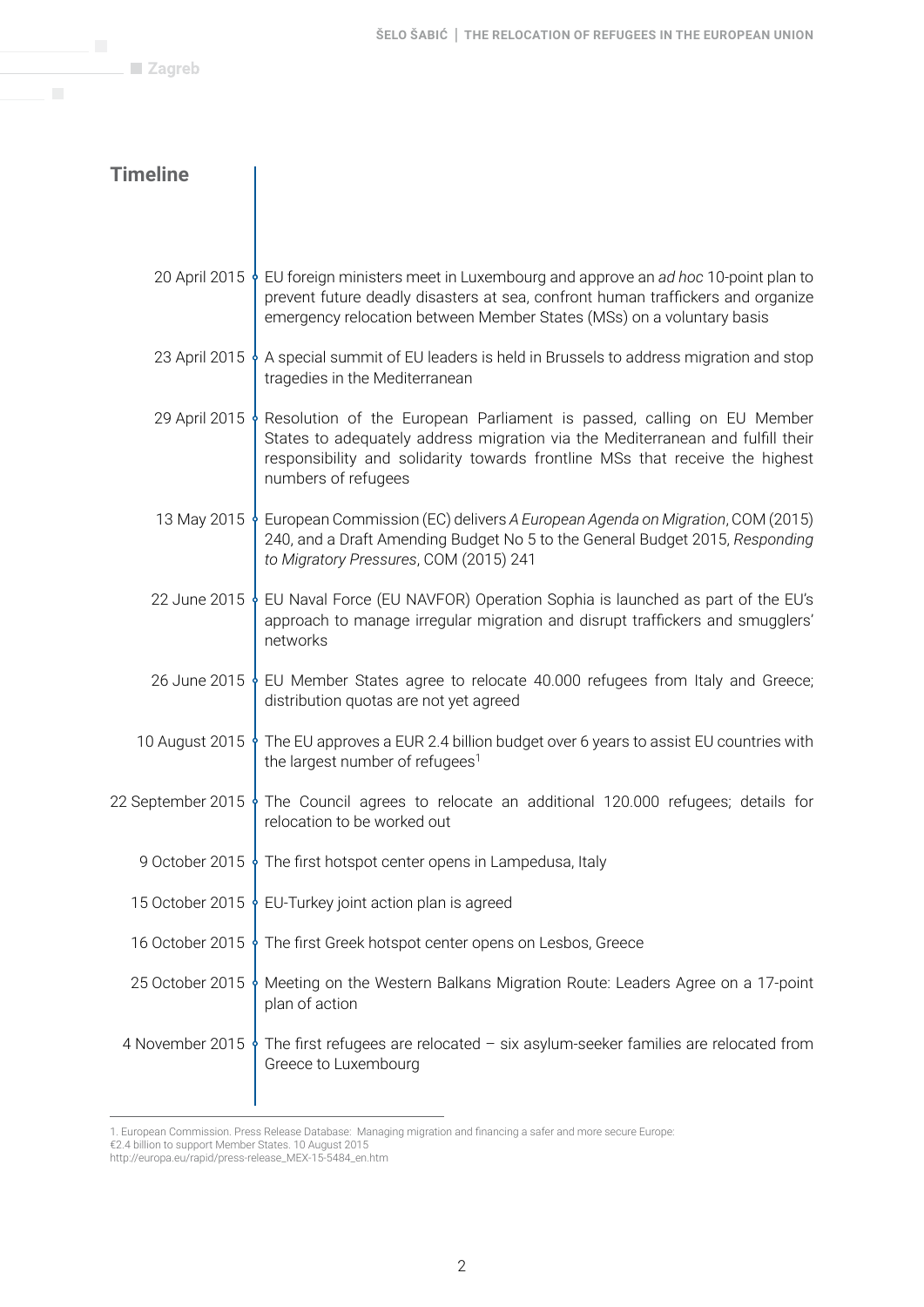$\blacksquare$  Zagreb

| 15 December 2015 $\frac{1}{2}$ The EC proposes a temporary suspension of Sweden's obligations under the EU<br>relocation mechanism due to the sharp increase of asylum applications                                                                                                                        |
|------------------------------------------------------------------------------------------------------------------------------------------------------------------------------------------------------------------------------------------------------------------------------------------------------------|
| 20 March 2016 $\frac{1}{2}$ The EU and Turkey agree to a deal to tackle the migrant crisis. Under the deal,<br>Turkey would take back migrants arriving to Greece who do not apply for asylum<br>or whose claims are rejected                                                                              |
| 7 June 2016 $\frac{1}{2}$ The EC announces the New Migration Partnership Framework - reinforced<br>cooperation with third countries to better manage migration                                                                                                                                             |
| 3 February 2017 $\frac{1}{2}$ EU leaders agree to boost cooperation with Libya to stem the flow of migrants                                                                                                                                                                                                |
| 8 June 2017 $\frac{1}{2}$ Ministers adopt Council conclusions to reaffirm that children in migration have<br>the right to be protected                                                                                                                                                                     |
| 30 June 2017 $\frac{1}{2}$ EU ambassadors confirm an agreement between the Maltese presidency and the<br>European Parliament reached on 29 June on the political issues of a proposal<br>for an Entry-Exit System and a proposal amending the Schengen Border Code in<br>relation to the Entry-Exit System |
| 4 July 2017 $\frac{1}{2}$ The EC proposes an Action Plan to support Italy, reduce pressure and increase<br>solidarity due to arrivals via the Central Mediterranean Route                                                                                                                                  |
| 6 September 2017 The European Court of Justice dismisses complaints by Hungary and Slovakia<br>about the EU migration policy, upholding Brussels' right to force Member States<br>to take in asylum seekers                                                                                                |
|                                                                                                                                                                                                                                                                                                            |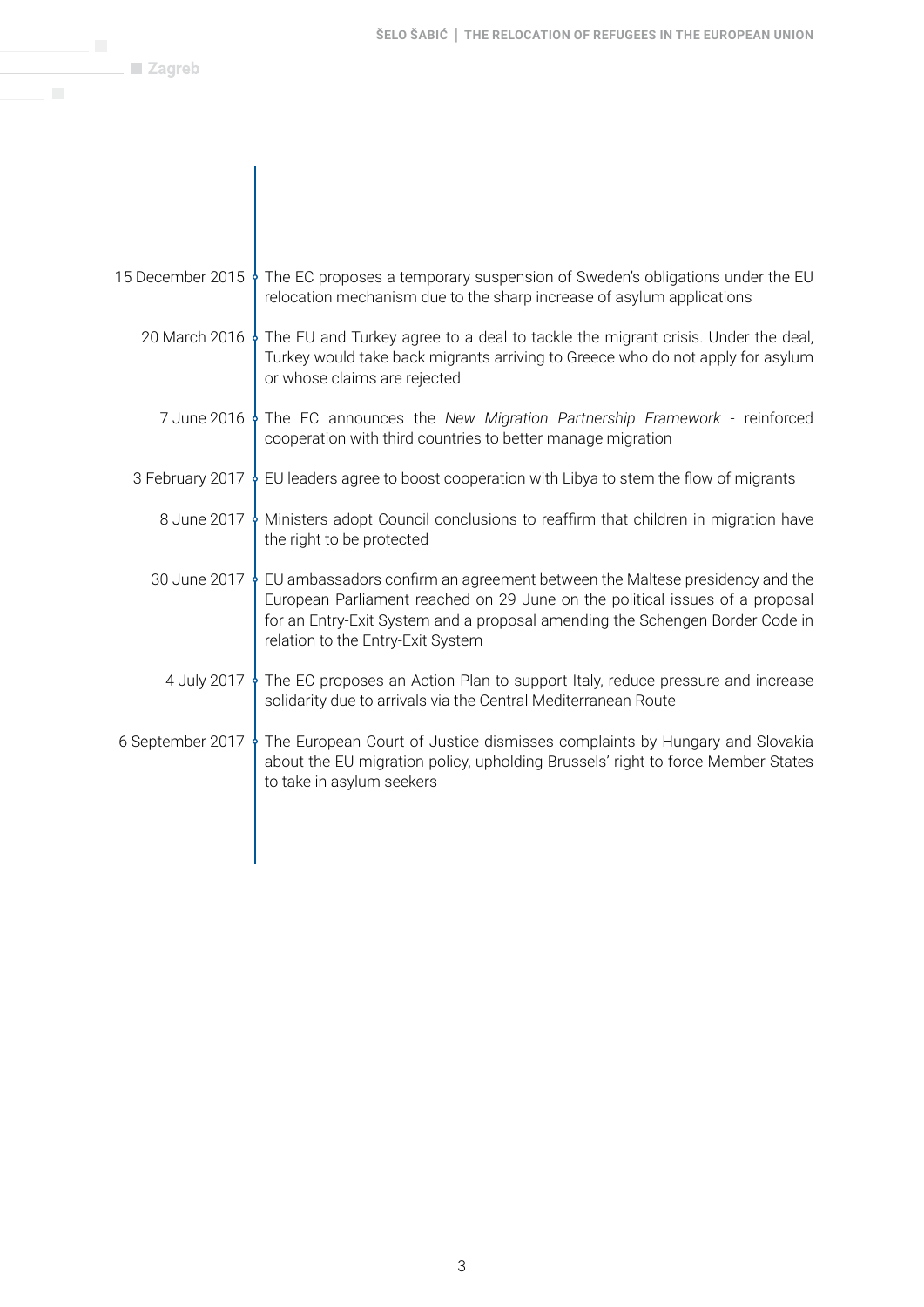#### Introduction

Just a day before a regular meeting of EU foreign ministers in late April 2015, a tragic incident occurred in the Mediterranean. Nearly 800 people drowned when an overcrowded fishing boat capsized off the coast of Libya on its way to Europe. The meeting was overshadowed by the scenes of bodies floating on the sea.2 The sense that something had to be done became paramount. The big question: 'what?' was, however, not answered.

The European Commission (EC) did not want to let this momentum pass – something had to be done. Migration had become a problem of the first priority in the European Union (EU). The will or ability to receive migrants had been steeply declining, almost on the same scale as the migration pressure was increasing. European nations had come to fear migration. While it has been tolerable and in some cases even encouraged before, in the spirit of globalization and demands for economic development, in the course of the last decade migration has become increasingly perceived as a threat to security, identity and the economic wellbeing of Europe. The anti-immigration agenda has become a dividing ideological line in political battles across nations.

Since the spring of 2011, war has been waging in Syria, causing massive displacement. People moved to safer parts of the country and abroad. For several years, millions of refugees were accommodated in neighboring countries. However, in 2015, with little prospect of the war ending and with new arrivals of refugees, Syrians increasingly started making their way to Europe. Initially they used a land route from Turkey to Bulgaria and further to the north of Europe. When Bulgaria erected a fence on a part of the border and started pushing back refugees, they found a new route – across the Aegean Sea to Greek islands. Migration from Africa to the shores of Italy was also sharply rising.

It is in this atmosphere that a debate on relocation and a broader discussion on migration took place in the spring and early summer of 2015. The April tragedy was a trigger for policy solutions that would alleviate a part of the burden of the extraordinary refugee arrivals to frontline states – Greece and Italy. It was time to test frequently proclaimed but rarely applied the principle of solidarity.

#### The European Commission's proposal

*A European Agenda on Migration*3 is a 22-page document starting with an explanation of the context and detailing a list of measures, immediate and long-term ones, that the EC proposes the Member States should undertake to effectively respond to the migration challenge.

Immediate steps require protecting and helping those in need. Long-term steps seek to address the root causes of migration in third countries, as well as building up European capacities to safeguard its own needs and wellbeing while remaining true to the values of human rights and liberty.

Immediate responses to migratory pressures would include strengthening the presence at sea; establishing better information sharing to combat smuggling; developing a European response to mass influxes; building relocation and resettlement mechanisms, and intervening in third countries.

Four pillars to manage migration better were identified as follows:<sup>4</sup>

- A strong common asylum policy;
- The fight against smuggling and trafficking, and the prevention of irregular migration;
- Securing the external borders and saving lives;
- A new policy on legal migration.

<sup>2.</sup> A lead for this introduction comes from an article by Ulrich Fichtner et al. "The EU's Shipwrecked Refugee Plan", Spiegel, 23 June 2015 http://www.spiegel.de/international/europe/how-eu-promises-to-introduce-refugee-quotas-failed-a-1040226.html

<sup>3.</sup> A European Agenda on Migration, COM (2015) 240

https://ec.europa.eu/home-affairs/sites/homeaffairs/files/what-wedo/policies/european-agenda-migration/background-information/ docs/communication\_on\_the\_european\_agenda\_on\_migration\_en.pdf

<sup>4.</sup> Source: Draft Amending Budget No 5 to the General Budget 2015, COM(2015) 241

http://ec.europa.eu/budget/library/biblio/documents/2015/DAB/ dab5\_2015\_en.pdf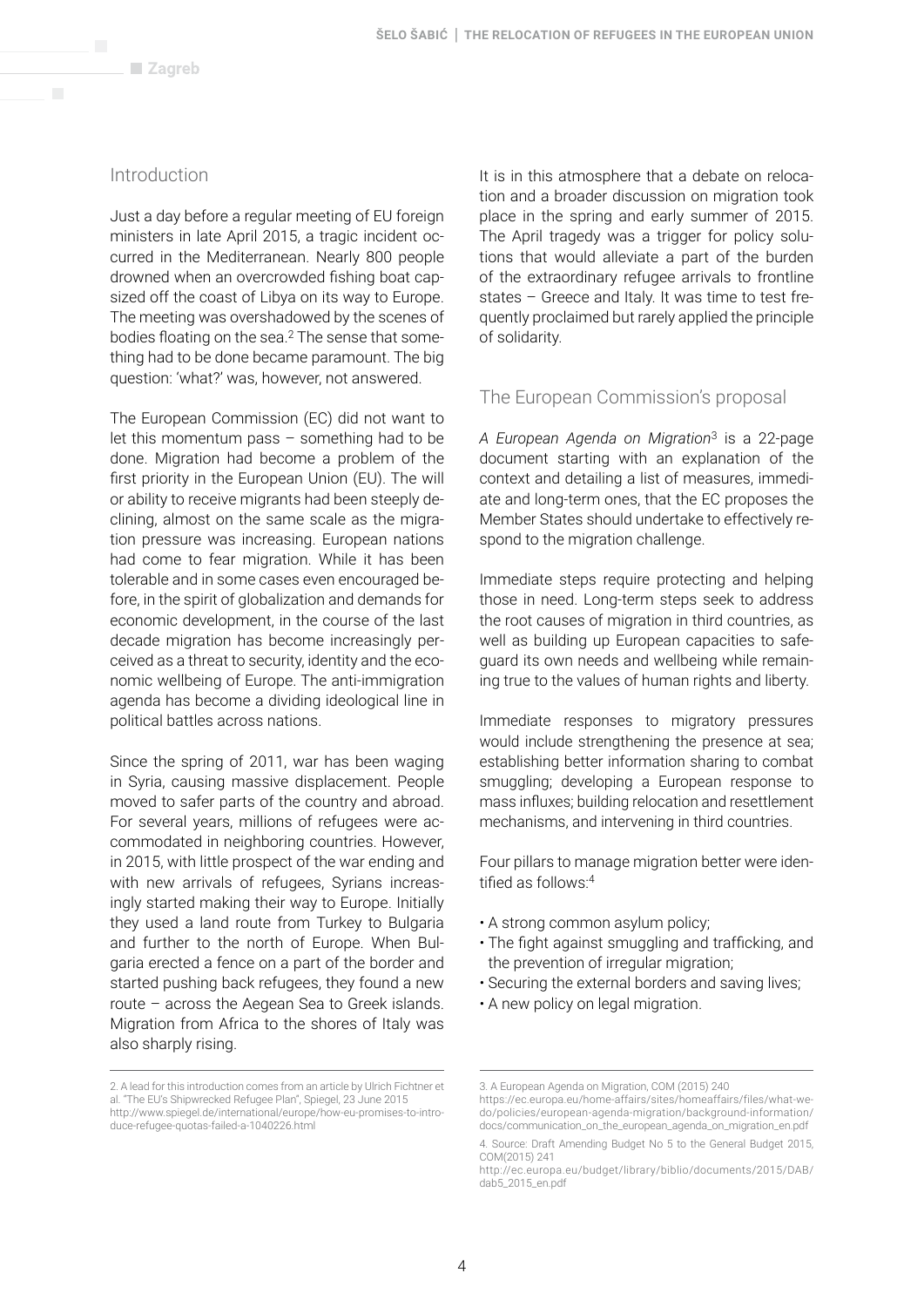#### A refugee relocation scheme

The Agenda introduced a relocation scheme as a measure to ease part of the burden from frontline states Greece and Italy, which have experienced increasing migratory pressure.5 Relocation means the distribution among Member States of persons in clear need of international protection.6 The EC came up with the distribution key based on "objective, quantifiable and verifiable criteria that reflect the capacity of the Member States to absorb and integrate refugees".7 Four elements were taken into account:

- The size of the population (40%)
- Total GDP (40%)
- The number of asylum applications and the number of resettled refugees per 1 million inhabitants over the period 2010-2014 (10%)
- The unemployment rate (10%).<sup>8</sup>

Refugees that qualify for relocation would be persons from countries with at least a 75% asylum recognition rate such as Syria, Eritrea, Iraq, Central African Republic, Swaziland, Yemen and Bahrain. Priority regions are identified as North Africa, the Middle East, and the Horn of Africa.

In July 2015, the Council agreed to relocate 40.000 refugees from Italy (24.000) and Greece (16.000). In the midst of the largest refugee crisis in Europe since the end of the Second World War,9 to relocate 40.000 persons seemed like a drop in the ocean. Further assistance was necessary. In September, the Council adopted a decision to relocate an additional 120.000 people from Italy and

Greece.10 The total number was later revised to 98.255 as it became evident that a fewer number of people were eligible than anticipated.11

The decision was adopted by majority vote; Hungary, Slovakia, the Czech Republic and Romania voted against, and Finland abstained. The decision was compulsory, however, meaning that all EU MSs, including the opposing and absentee states, would still have to implement it. The plan foresaw that the four opposing countries would together receive 6.200 refugees.

The UK opted out, but promised to contribute GDP 1 billion12 in aid for Syria and to take in 20.000 refugees from camps in Turkey and North Africa within the resettlement scheme.<sup>13</sup> Denmark also opted out from relocation, but agreed to participate in resettlement and aid assistance programs with third countries outside the EU.

To share the financial burden, it was decided that a Member State would receive EUR 6.000 for each relocated individual from the EU budget. At the same time, Italy and Greece would receive EUR 500 for transportation costs of these persons to recipient states.14

#### As of 27 September 2017, the situation looked as following:

<sup>5.</sup> The Agenda also includes resettlement as a different scheme to address migration. Resettlement is a transfer of refugees from a third country to a Member States in cooperation with the UNHCR. Originally, in the Agenda, both programmes – relocation and resettlement – were envisaged to include 20.000 people each, 40.000 in total. The EC would contribute to the resettlement scheme EUR 50 million for 2015 and 2016

<sup>6.</sup> Annex to COM (2015) 240, p. 19.

<sup>7.</sup> Ibid.

<sup>8.</sup> Ibid.

<sup>9. &</sup>quot;Europe is facing the worst refugee crisis since World War II – and there's no end in sight." Reuters, 28 August 2015 http://www.businessinsider. com/r-migrant-tragedies-on-land-and-sea-claim-hundreds-of-lives-2015-8

<sup>10.</sup> The initial proposal was to relocate 50.400 from Greece, 15.600 from Italy and 54.000 from Hungary. However, at the last moment Hungary declined to be considered a frontline state. Subsequently, it was decided that 54.000 refugees would be proportionally relocated from Italy and Greece. Council Decision establishing provisional measures in the area of international protection for the benefit of Italy and Greece. European Council 12098/15, 22 September 2015

http://data.consilium.europa.eu/doc/document/ST-12098-2015-INIT/en/ pdf . 54.000 places, however, were later made available for legally admitting Syrians from Turkey as part of the EU-Turkey deal of 18 March 2016.

<sup>11.</sup> Lizzie Dearden, EU plan to relocate 160.000 refugees from Italy and Greece by September failing despite record deaths at sea. The Independent, 16 May 2017

http://www.independent.co.uk/news/world/europe/eu-refugee-quotas-160000-italy-greece-failing-european-commissioner-legal-cases-obligations-a7739396.html

<sup>12.</sup> United Kingdom Government. Press release: PM dedicates £1bn in aid money for Syrian refugees and host countries. 4 April 2017

https://www.gov.uk/government/news/pm-dedicates-1bn-in-aid-moneyfor-syrian-refugees-and-host-countries

<sup>13.</sup> Anoosh Chakelian, What you need to know about the EU refugee quota plan. New Statesman, 23 September 2015

http://www.newstatesman.com/world/europe/2015/09/what-you-needknow-about-eu-refugee-quota-plan

<sup>14.</sup> European Commission. Refugee Crisis: European Commission takes decisive action - Questions and answers. 9 September 2015 http://europa.eu/rapid/press-release\_MEMO-15-5597\_en.htm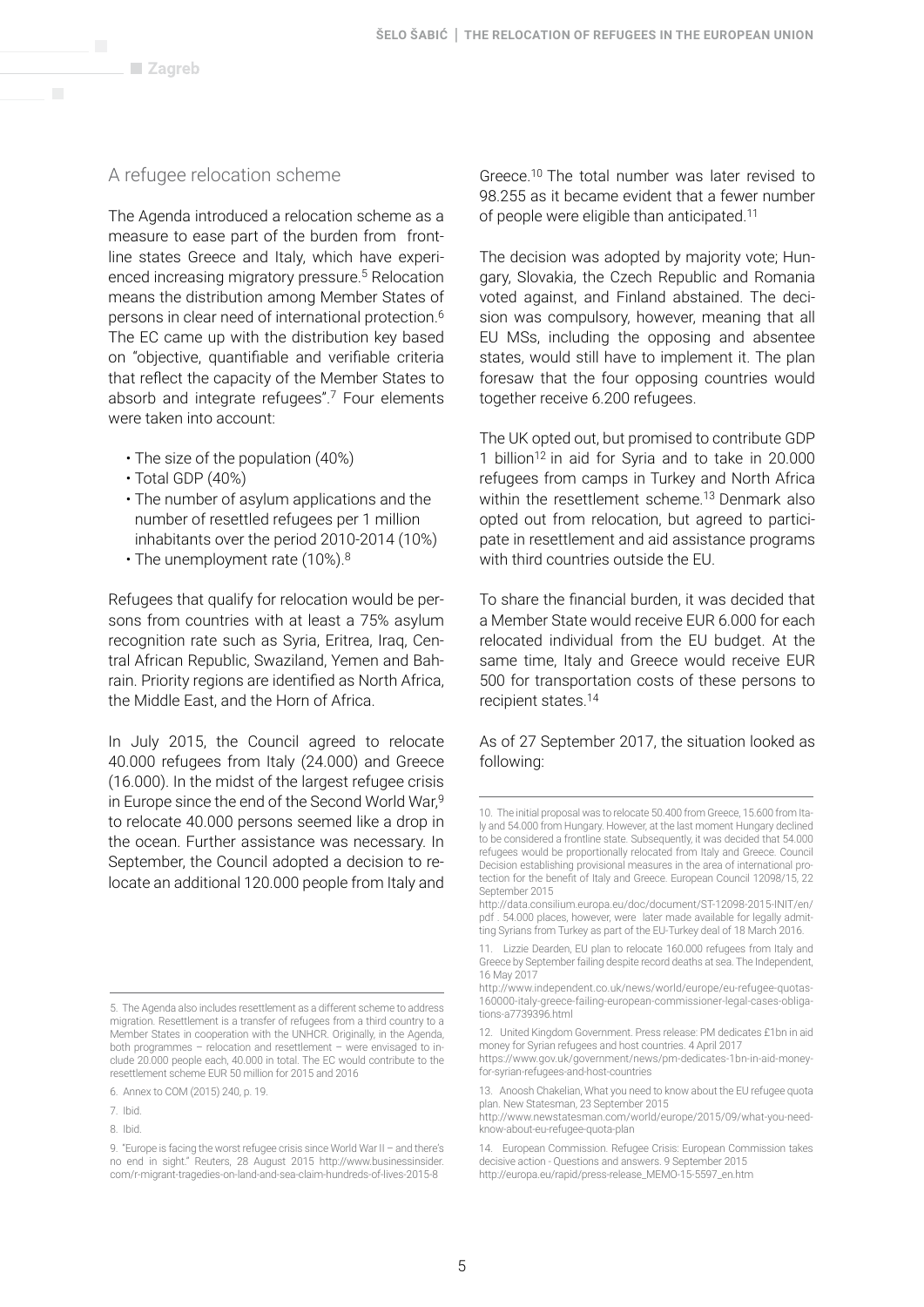**Zagreb** 

| <b>Country</b>  | <b>Commitment</b><br><b>Legally</b><br>Foreseen* | <b>Places</b><br><b>Formally</b><br>Pledged** | <b>Number of</b><br><b>Relocated</b><br><b>Refugees</b> | Percentage<br>of relocated<br>persons<br>in relation<br>to legally<br>foreseen |
|-----------------|--------------------------------------------------|-----------------------------------------------|---------------------------------------------------------|--------------------------------------------------------------------------------|
| Austria         | 1953                                             | 50                                            | 15                                                      | 0,8%                                                                           |
| Belgium         | 3812                                             | 1530                                          | 997                                                     | 26,2%                                                                          |
| <b>Bulgaria</b> | 1302                                             | 1070                                          | 50                                                      | 3,8%                                                                           |
| Croatia         | 968                                              | 316                                           | 78                                                      | 8,1%                                                                           |
| Cyprus          | 320                                              | 205                                           | 143                                                     | 44,7%                                                                          |
| Czech Republic  | 2691                                             | 50                                            | 12                                                      | 0,4%                                                                           |
| Denmark         | $\mathbf 0$                                      | $\sqrt{a}$                                    | $\sqrt{a}$                                              |                                                                                |
| Estonia         | 329                                              | 396                                           | 141                                                     | 42,9%                                                                          |
| Finland         | 2078                                             | 2128                                          | 1975                                                    | 95,0%                                                                          |
| France          | 19714                                            | 6940                                          | 4468                                                    | 22,7%                                                                          |
| Germany         | 27536                                            | 13250                                         | 8479                                                    | 30,8%                                                                          |
| Greece          | $\overline{0}$                                   | $\sqrt{a}$                                    | $\mathbf 0$                                             |                                                                                |
| Hungary         | 1294                                             | $\overline{0}$                                | $\overline{0}$                                          | 0,0%                                                                           |
| Ireland         | 600                                              | 1152                                          | 552                                                     | 92,0%                                                                          |
| Italy           | $\overline{0}$                                   | $\sqrt{a}$                                    | $\mathbf 0$                                             |                                                                                |
| Latvia          | 481                                              | 627                                           | 321                                                     | 66,7%                                                                          |
| Lithuania       | 671                                              | 1160                                          | 382                                                     | 56,9%                                                                          |
| Luxembourg      | 557                                              | 545                                           | 430                                                     | 77,2%                                                                          |
| Malta           | 131                                              | 205                                           | 148                                                     | 113,0%                                                                         |
| Netherlands     | 5947                                             | 2825                                          | 2442                                                    | 41,1%                                                                          |
| Poland          | 6182                                             | 100                                           | 0                                                       | 0,0%                                                                           |
| Portugal        | 2951                                             | 3218                                          | 1496                                                    | 50,7%                                                                          |
| Romania         | 4180                                             | 2182                                          | 728                                                     | 17,4%                                                                          |
| Slovakia        | 902                                              | 60                                            | 16                                                      | 1,8%                                                                           |
| Slovenia        | 567                                              | 579                                           | 217                                                     | 38,3%                                                                          |
| Spain           | 9323                                             | 2500                                          | 1279                                                    | 13,7%                                                                          |
| Sweden          | 3766                                             | 3777                                          | 2276                                                    | 60,4%                                                                          |
| United Kingdom  | $\mathbf 0$                                      | $\mathbf 0$                                   | $\sqrt{a}$                                              |                                                                                |
| Norway          | $\overline{0}$                                   | 1500                                          | 1509                                                    |                                                                                |
| Switzerland     | $\mathbf 0$                                      | 1530                                          | 1237                                                    |                                                                                |
| Lichtenstein    | $\mathbf 0$                                      | 10                                            | 10                                                      |                                                                                |
| <b>Total</b>    | 98255                                            | 47905                                         | 29401                                                   | 29,9%***                                                                       |

The table is adapted from a regular update on relocation 'Member States' Support to Emergency Relocation Mechanism'

\*Legally foreseen indicates the number of refugees that the Commission expect MSs to take; the figure is calculated according to the pre-defined formula explained above

\*\*Formally pledged indicates a number of refugees EU MSs and several other European states vowed to relocate

\*\*\*or rather: 27,1% in EU (without volunteers)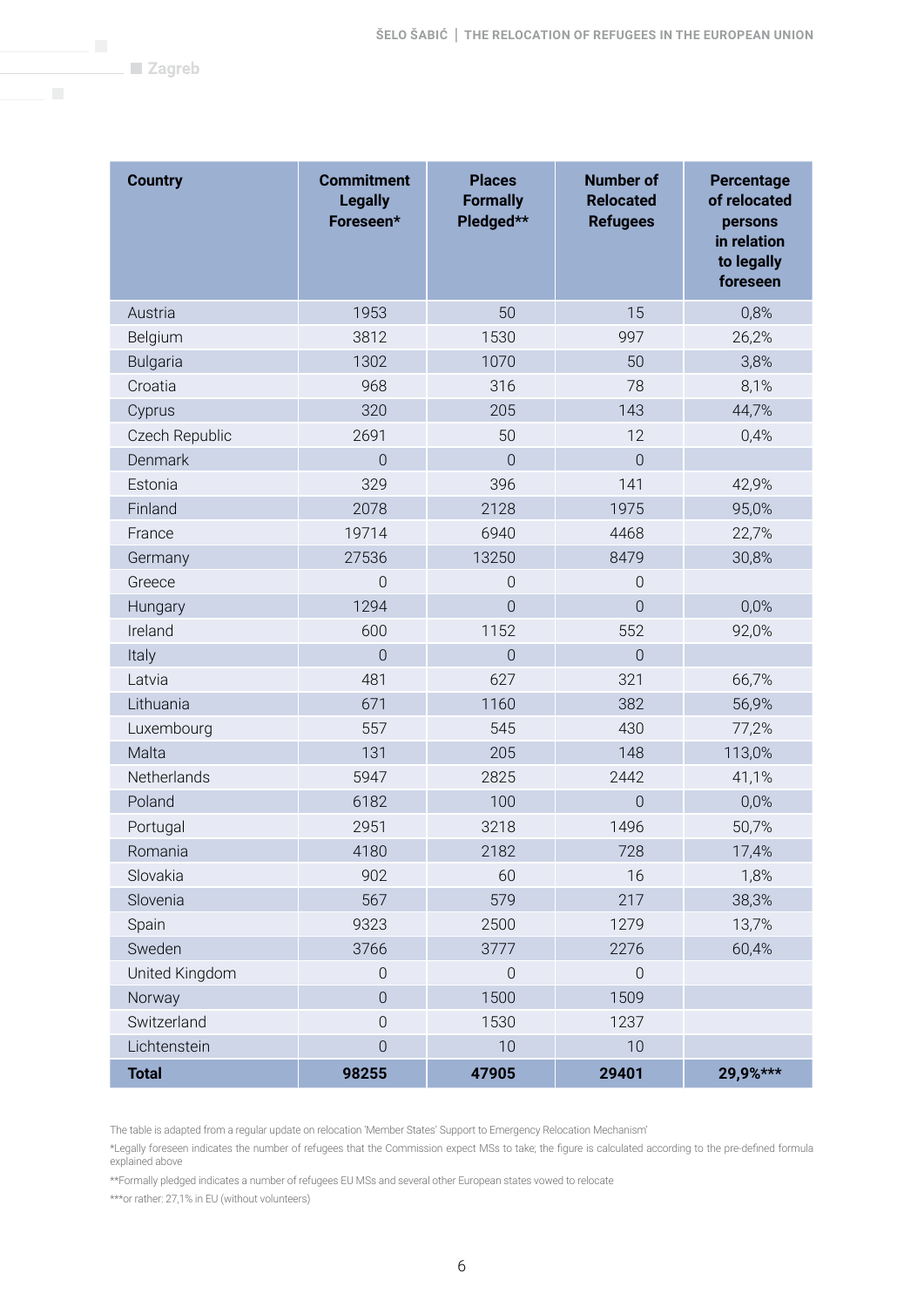# **REFUGEE RELOCATION**

### IN EUROPEAN **COUNTRIES**

**PERCENTAGE OF RELOCATED PERSONS IN RELATION TO LEGALLY FORESEEN**

**COMMITMENT LEGALLY FORESEEN**

**GERMANY**

**30,8% 22,7% 13,7%**

**27536**

**19714**

**FRANCE**

**9323**

**6182 0%**

**SPAIN POLAND**

**PERCENTAGE OF RELOCATED PERSONS IN RELATION TO LEGALLY FORESEEN**

> **COMMITMENT LEGALLY FORESEEN**

**98255**

**29,9%**

**TOTAL**

 $\frac{4}{3}$ 

**\***



**COUNTRIES** 





0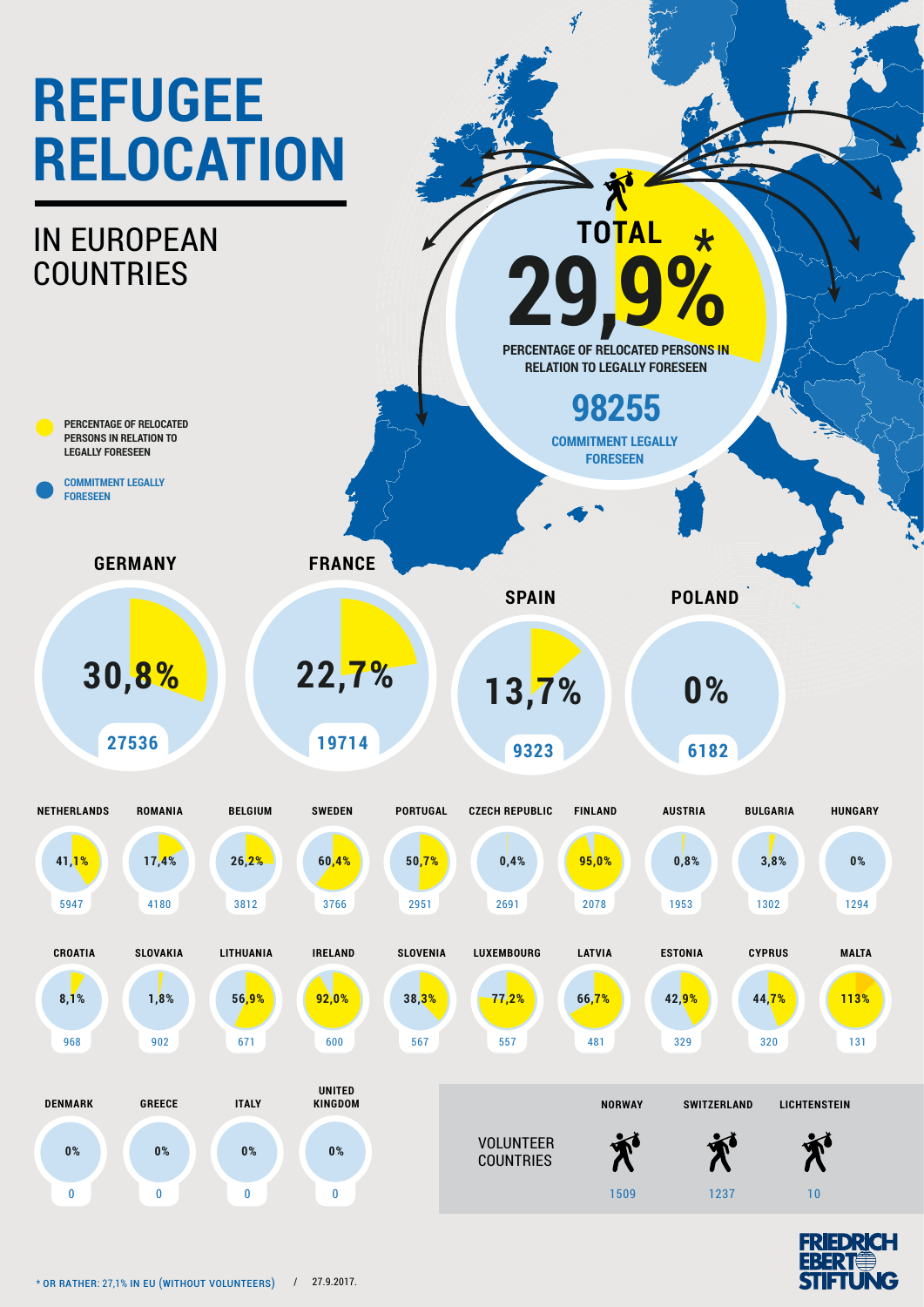$\blacksquare$  Zagreb

How relocation worked: a few examples

#### Finland

Finland abstained from voting on the EU relocation plan explaining that it believed that any refugee plan should be voluntary and not compulsory. Despite this fact, however, Finland assumed responsibility for implementing the EU decisions. It has been among a few countries with a high record of relocation. By September 2017, Finland had almost met the target. It relocated 1.975 refugees from Italy and Greece out of 2.078 refugees legally foreseen and out of 2.128 formally pledged. It is worthwhile to note that Finland is in the minority club of countries who pledged more places than the Commission expected. It is, also, after Malta, the only other MS that is meeting a pledged target. Norway, Switzerland and Lichtenstein, which participate in the relocation as non-EU MSs, also belong to this category.

Even though parts of the Finnish society demonstrate negative attitudes towards refugees, there have been numerous volunteers involved in the relocation and integration of refugees.15

#### Germany

Germany was asked to accept 27.536 refugees while it formally pledged 12.250 places. By September 2017, Germany had relocated 8.479 refugees through the relocation program, leaving 19.057 places yet to be filled. Outside the relocation scheme, Germany received more refugees than any other European country since the beginning of the refugee crisis in 2015, about one-third of all claims for asylum according to the EC.16 In this situation, its officials have increasingly asked for a fairer distribution of refugees across Europe. The relative low relocation rate could therefore be explained by the fact that Germany caters to a high number of refugees already on its territory. In addition, it has to administer requests from those refugees who continue to arrive on its territory via different channels. The task of administering their asylum requests has been formidable. The process of identifying refugees in Italy and Greece as eligible for relocation also turns out to be quite demanding.

#### Hungary

The Hungarian prime minister Victor Orban has been a loud and staunch opponent to any refugee deal that would allow the entry of refugees into Europe. In September 2016, Orban called for a referendum on the relocation scheme. The result was that over 90% out of 43.7% of voters supported Orban's position, but the referendum was not valid according to the Hungarian law where turnout must be at least 50%. However, Orban did not accept the insufficient turnout as a defeat and celebrated victory.<sup>17</sup> According to the EC calculation, Hungary was foreseen to relocate 1.294 refugees, but by September 2017 had not relocated a single refugee. Hungary and Slovakia have challenged the relocation decision at the Court of Justice of the EU asking for its annulment. In a decision on 6 September 2017 the Court dismissed the case brought by these two countries. The Court found that the relocation decision was appropriate for the situation that was created by a large refugee influx in frontline states and that it contributes to enabling Greece and Italy to deal with the impact of the crisis, and that it was proportionate.<sup>18</sup>

#### Slovenia

By September 2017, Slovenia had relocated 217 refugees from Greece and Italy out of 567 legally foreseen, leaving 350 places to be filled. At a session on 10 March 2016, the Slovenian government adopted a decision to relocate 567

<sup>15.</sup> Resettlement and Humanitarian Admission Programmes in Europe: what works? – National Report of Finland

<sup>16.</sup> Ian Traynor, Germany presses for quota system for EU migrant distribution. The Guardian, 29 April 2015

https://www.theguardian.com/world/2015/apr/29/germany-quota-system-eu-migrant-distribution

<sup>17.</sup> Alba Prifi and Kimberly Hutcherson, Hungary voters reject EU migrantresettlement plan, but low turnout invalidates result. CNN, 5 October 2016 http://edition.cnn.com/2016/10/02/europe/hungary-migrant-referendum/ index.html

<sup>18.</sup> Court of Justice of the EU, 6 September 2017.

https://curia.europa.eu/jcms/upload/docs/application/pdf/2017-07/ cp170088en.pdf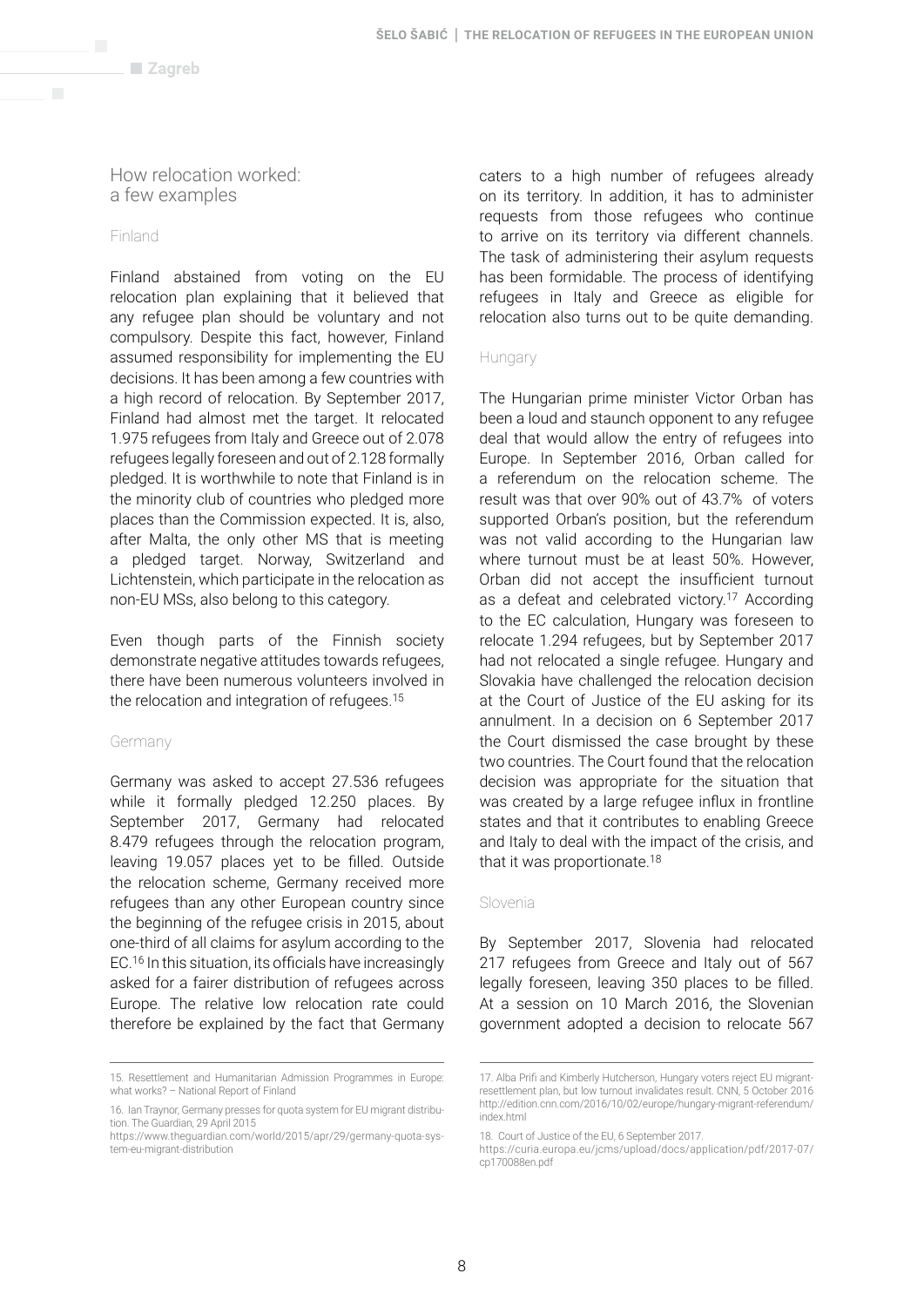persons and resettle 20 from third countries.19 Slovenian authorities seek to primarily relocate families and unaccompanied minors and, in general, refugees who express a will to live in Slovenia, expecting that it would be easier to integrate such persons.20 Although slow in overall figures, when compared with Croatia, Slovenia has a better record in relocating refugees.

#### Croatia

By the end of August 2017, Croatia relocated 78 refugees from Greece and Italy out of 968 initially foreseen for Croatia. Although not a vocal supporter of the relocation scheme, Croatia voted for both decisions in July and September 2015. In July 2015, when it was agreed that 40.000 persons would be relocated, the Croatian government decided to accept up to 550 persons (150 through relocation and 400 through resettlement).<sup>21</sup> Interestingly, most of the 78 relocated refugees are no longer to be found in Croatia, despite having been informed by Croatian authorities that they could not receive protection in any other country except the country of relocation.22 Yet, they seem to have decided to take the risk of residing somewhere else in Europe undocumented, rather than receiving asylum in Croatia. $23$  Among those who stayed are several families. Does it mean that receiving families carries a higher likelihood that refugees would stay in a country of relocation? If yes, then it can be expected that the Croatian government in the future will be inclined to seek to relocate families rather than individuals. The low number of relocated persons, according to Croatian authorities, is due to the fact that they cannot find refugees willing to relocate to Croatia.24

#### Concluding remarks

The implementation of the relocation plan did not meet the goal in the initially planned two-year period, from September 2015. A total of 29.401 refugees were relocated by 27 September 2017. There are different reasons for this<sup>25</sup>, but they can generally be grouped in two major categories, namely technical obstacles and perception obstacles.

Technical obstacles include various elements of identification, registration, fingerprinting and selection procedures in Greece and Italy. In recipient countries the technical obstacles relate to reception, accommodation and integration procedures. A few among them are:

- A low investment in the necessary admission capacities in frontline countries Greece and Italy
- Logistical and administrative barriers
- Ill-preparedness for a sudden and massive arrival of migrants
- Too few fully operational hotspots in frontline countries (3 out of 11 planned hotspots are operational)
- Lack of will to establish a permanent mechanism.

Due to a high number of refugees arriving, Sweden asked for the suspension of the relocation quota due to strained capacities. This meant that refugees foreseen for Sweden would have to be relocated to other MSs. An EC official commented that a worry was not that this decision took place, but that "a domino effect could collapse the whole process which is already proving a nightmare to implement."26 Despite a long list of necessary improvements that need to be implemented to remove technical obstacles, these are an easier task than alleviating fears.

<sup>19.</sup> Reliefweb, 10 March 2016. https://reliefweb.int/report/slovenia/government-approves-plan-relocate-567-persons-italy-and-greece

<sup>20.</sup> http://www.sloveniatimes.com/567-refugees-to-be-relocated-to-sloveniafrom-italy-and-greece

<sup>21.</sup> Decision on relocation and resettlement. Government of Croatia, 16 July 2015 http://narodne-novine.nn.hr/clanci/sluzbeni/2015\_07\_78\_1507.html

<sup>22.</sup> An interview with an activist held on 16 August 2017.

<sup>23.</sup> Croatia is not isolated in this situation. There are reports that many relocated refugees are leaving their host countries to seek a better future in the richer parts of Europe. For example, see Katie Mansfield, Refugees REFUSE to live in eastern Europe: EU relocation programme is a farce. Express, 28 November 2016. http://www.express.co.uk/news/world/737356/ eu-migrant-relocation-refugees-refuse-live-eastern-europe-lithuania

<sup>24.</sup> Vedran Pavlić, Group of refugees moving to Croatia. Total Croatia News, 11 April 2017. http://www.total-croatia-news.com/lifestyle/18103-group-ofrefugees-moving-to-croatia

<sup>25.</sup> John Henley, EU refugee relocation scheme is inadequate and will continue to fail. The Guardian, 4 March 2016. https://www.theguardian.com/ world/2016/mar/04/eu-refugee-relocation-scheme-inadequate-will-continue-to-fail

<sup>26.</sup> Jacopo Barigazzi, 5 reasons relocating refugees is a nightmare. Politico, 9 November 2015. http://www.politico.eu/article/5-reasons-relocating-refugees-is-a-nightmare-migration-crisis-malta-summit/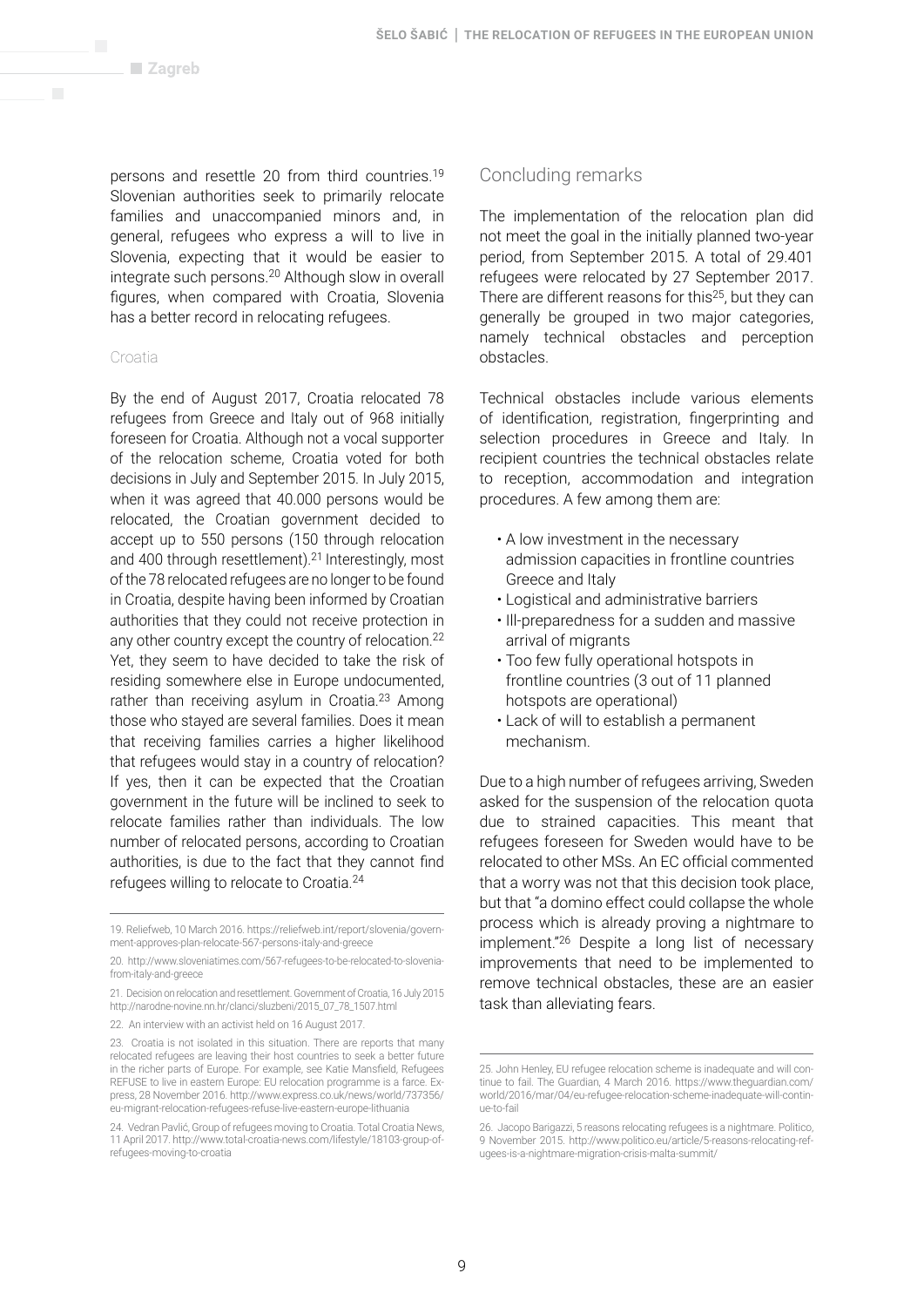Perception obstacles relate to fears. The political sensitivity of the migration issue is felt across Europe and an anti-refugee sentiment "has undermined many countries' commitment to solving the crisis."27 Economic and security threats posed by immigrants are echoed throughout Europe. In a cacophony of different voices, there is little room for calm, rational and responsible decision-making.

Some countries are profiling refugees. Slovakia accepts only single women with children and people with travel documents, while, for example, Bulgaria does not want to admit Eritreans.28

Poland and Hungary remain the only countries that have not relocated a single person. The Czech Republic did not admit any new person since mid-2016, while Austria in the late summer of 2017 accepted its first refugees.

Refugees themselves are also slowing down the relocation process. "Humanitarian workers say many migrants know little about how the relocation is supposed to work, or are even reluctant to be relocated. Some fear they will be stuck in the countries where they arrive; others are reluctant to be relocated to certain EU countries."29

The relocation mechanism, despite difficulties, is set to continue in the near future. The Commission believes that the agreed quota should be fulfilled with the understanding that this is a small figure in comparison to long-term migration pressure on Europe. Certain MSs' reluctance to relocate and refugees' reluctance to be relocated to certain MSs remains a considerable challenge. However, the viability of the mechanism as such will be probably questioned as it has not delivered satisfactory results. As designed in 2015, it has been an *ad hoc* attempt to address the extraordinary number of arrivals in Europe. As the migration challenge remains, so does a question how to tackle it. Lessons learned through implementing the relocation mechanism should not be neglected in the search for solutions.

<sup>27.</sup> Maia de la Baume, Why the EU's refugee relocation policy is a flop. Politico, 6 January 2016. http://www.politico.eu/article/why-eu-refugeerelocation-policy-has-been-a-flop-frontex-easo-med/

<sup>28.</sup> European Commission, Thirteenth report on relocation and resettlement, 13 June 2017, COM (2017) 333.

<sup>29.</sup> de la Baume, 2016